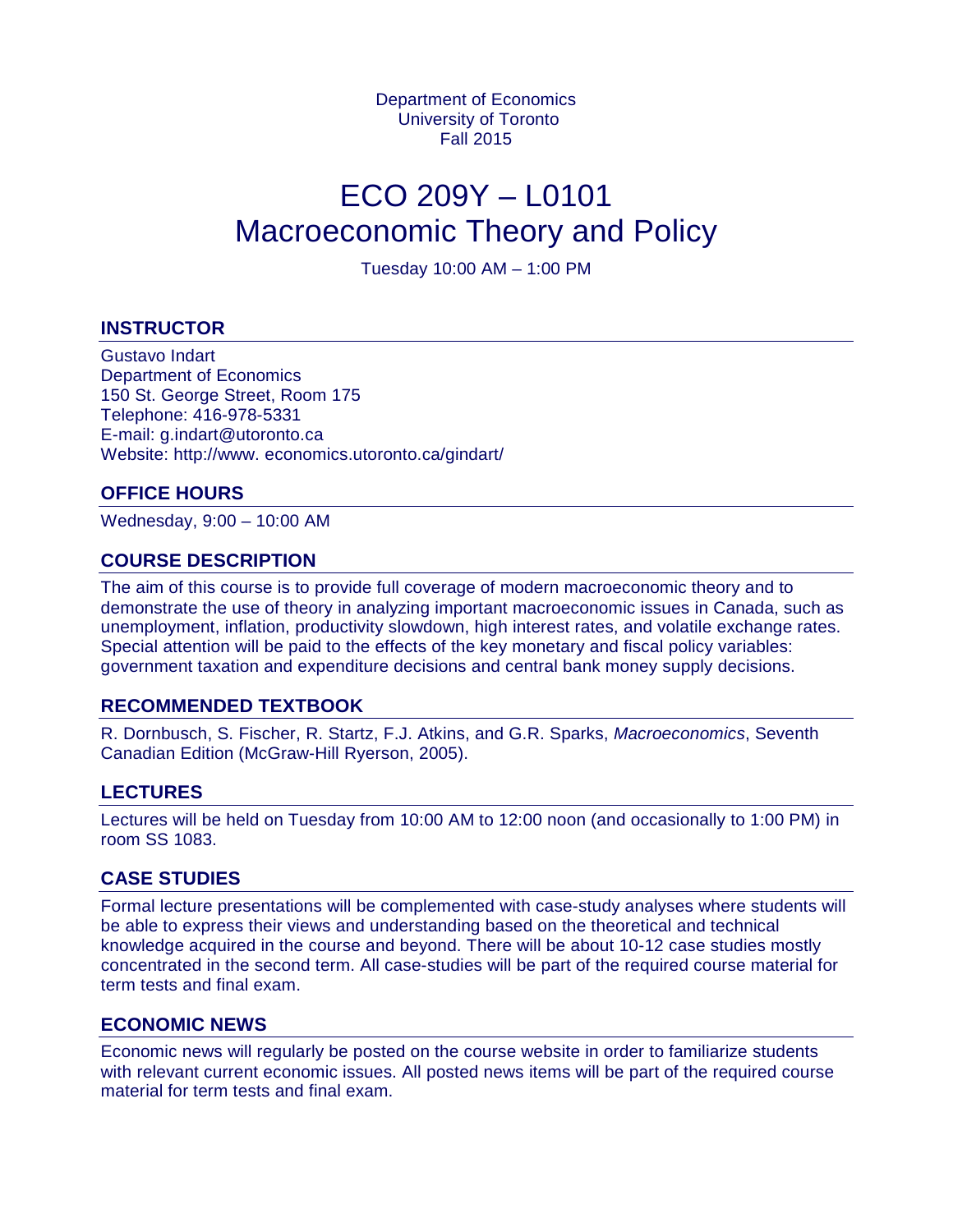# **TUTORIALS**

Tutorials will be offered weekly to answer questions arising from the problem sets, end-ofchapter problems, or other course material. Tutorials will be held on Tuesday from 12:00 to 1:00 PM in room SS 1083.

# **ECONOMICS AID CENTRE**

Tutors will be available to provide individual instruction on course material at the Economics Aid Centre. The Centre will operate every Thursday from 1:00 to 2:00 PM in room GE 168.

## **ECONOMICS STUDY CENTRE**

The Economics Study Center is staffed by third- and fourth-year undergraduate students who act as peer mentors to Economics and Commerce students. The peer mentors assist students on a one‐to‐one basis or in study groups. The Centre will operate in room GE 110 during the following hours: Monday to Thursday from 11:00 AM to 7:00 PM; and Friday from 11:00 to 3:00 PM. Further information can be found on the Centre's website

(http://www.economics.utoronto.ca/index.php/index/undergraduate/load/studyCentre).

## **TESTS/EXAM**

There will be three 2-hour tests and the final exam. The tests will **not** be written during regular lecture times. They will be written on the following dates:

|        | <b>Date</b>                   | <b>Time</b>     | <b>Location</b> |
|--------|-------------------------------|-----------------|-----------------|
| Test 1 | Friday, October 30            | 4:00 to 6:00 PM | <b>EX 200</b>   |
| Test 2 | Examination week (Dec. 11-22) | TRA             | TBA             |
| Test 3 | Friday, February 26           | 4:00 to 6:00 PM | EX 200          |

Students with a time conflict will be allowed to write the tests at an alternative time. In such cases, students must submit evidence — and receive approval — *at least one week* before the date of the test. Please note that a "time conflict" means that you have a regular university class at that time.

## **TERM PAPER**

As part of the course requirements, students will write a short **term paper** on a topic to be assigned on **February 26**. The paper should be about 1,500 words in length (5-6 double-space pages). This essay will be due at the beginning of class on **March 22** and the penalty for late submission will be *5 percentage points per day*.

Note that, in addition to providing a hard copy, students will be asked to submit their term paper to Turnitin.com for the detection of possible plagiarism. The paper must be submitted to Turnitin.com before midnight of **March 22**. The detailed procedures for submission will be announced later.

The University requires that the following paragraph be included in the syllabus of all courses using Turnitin.com:

*Normally, students will be required to submit their course essays to Turnitin.com for a review of textual similarity and detection of possible plagiarism. In doing so, students will allow their essays to be included as source documents in the Turnitin.com reference database, where they will be used solely for the purpose of detecting*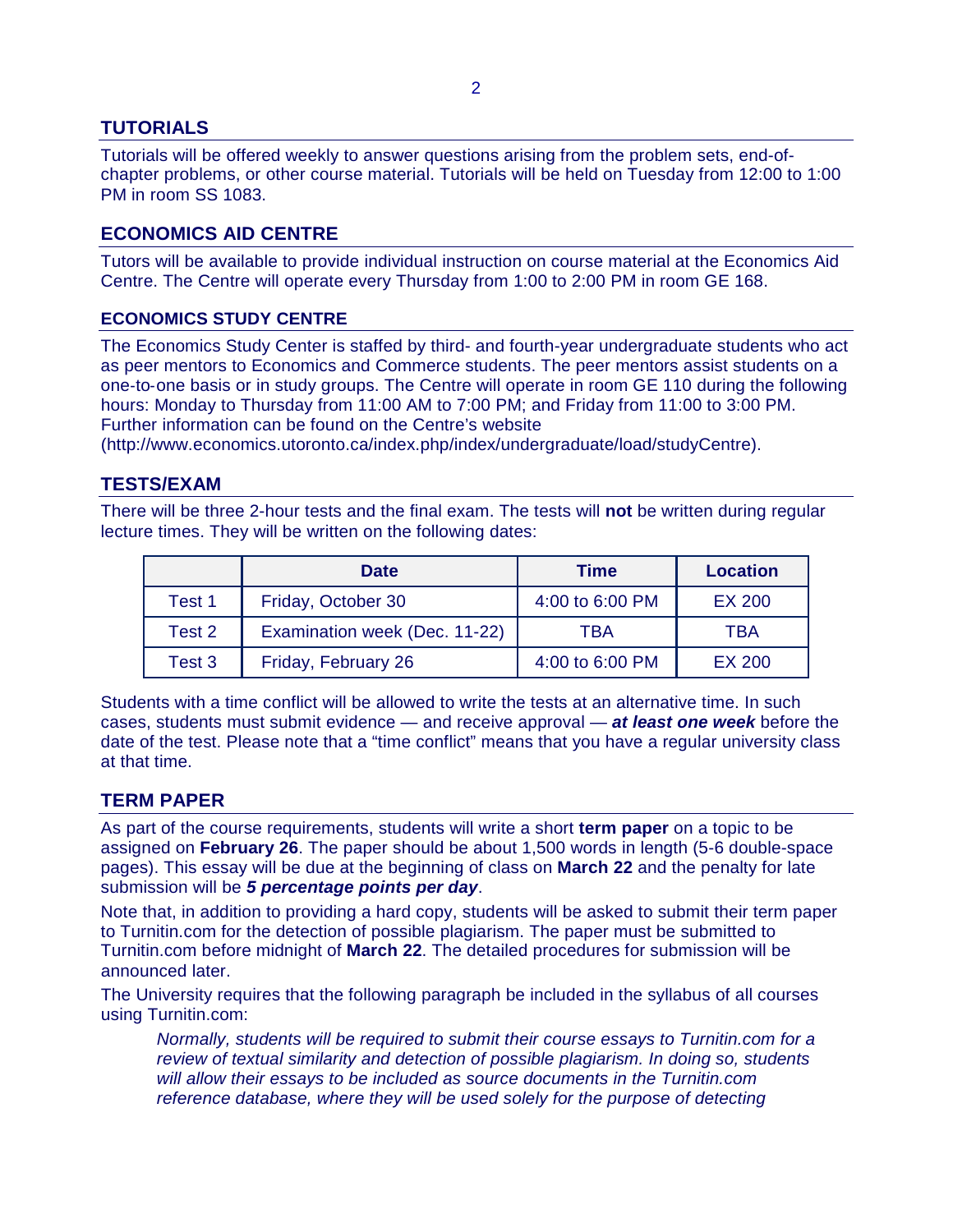*plagiarism. The terms that apply to the University's use of the Turnitin.com service are described on the Turnitin.com web site.*

Please note that you are not obligated to submit your paper to Turnitin.com. If you object to submit your paper to Turnitin.com, let me know by March 4 and I will offer you a reasonable offline alternative.

## **EVALUATION**

The breakdown of the final grade will be as follows: each of the three tests will count for 15 percent of the final mark, the term paper will also count for 15 percent of the final mark, and the final exam will count for the remaining 40 percent of the final mark.

#### **GUIDELINES FOR WRITING THE TERM PAPER**

There are several Writing Centres at the University of Toronto where you can receive helpful information to guide you in writing an academic essay. A list of these Writing Centres can be accessed at http://www.writing.utoronto.ca/writing-centres/centres. More general advice on academic essay-writing can also be electronically accessed at http://www.writing.utoronto.ca/advice/general/general-advice.

#### **MAKE-UP TEST**

Students missing a term test for a certified medical reason, or other approved cause, will be permitted to write a comprehensive (cumulative) make-up test towards the end of the second term. **In these instances, students are required (***without exceptions***) to submit official documentation** *within one week* **of the missed test.** In the case of illness, the University of Toronto official *Verification of Student Illness or Injury* form, available for downloading from the course website, must be used. **This form must be submitted to the** *instructor in person* **(i.e., not to the Department's receptionist and not by fax or e-mail). Students deem ineligible for writing the make-up test will receive a** *grade of zero* **for the missed test.** The make-up test will be written on Friday, **March 4** from 4:00 to 6:00 PM in a location to be announced. Please note that the make-up test will cover the entire material covered for Tests 1, 2 and 3. Also note that there will be no special allowance for any possible time conflict.

## **SUBMISSION OF MEDICAL CERTIFICATES**

The University is cracking down on the excessive use  $-$  i.e., abuse  $-$  of doctors' notes to request tests and exam deferrals. Doctors' notes are supposed to certify that a student was ill and thus unable to write a test on a specific date, but they are not supposed to be used as an instrument for time management. The Office of Student Academic Integrity (OSAI) will evaluate the submission of suspicious medical certificates.

If you are unable to write any of the tests for a medical reason, you must submit an official University of Toronto *Verification of Student Illness or Injury* form where the physician clearly indicates that in his/her professional opinion you were unable to write the test on that particular date. This means that the doctor cannot limit him/herself to repeat what you have told him/her the physician must clearly certify that you were sick **and** unable to write the test on that particular day.

*Note that Verification of Student Illness or Injury forms indicating conditions such as headaches, stomach ache, cold or other similar conditions will usually not be accepted as sufficient excuse for not writing a test.* All suspicious submissions of medical certificates will be rejected or forwarded to OSAI for further evaluation.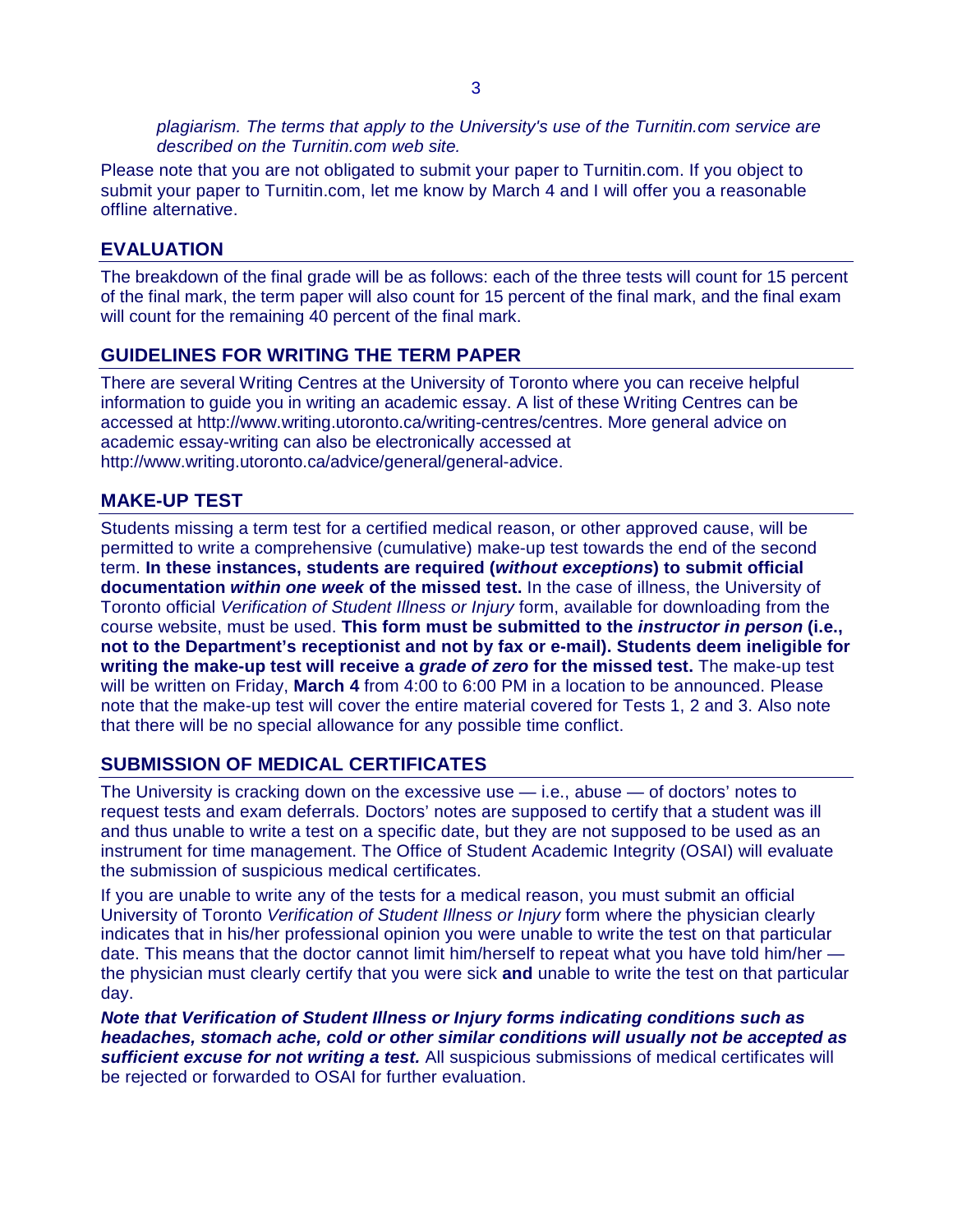# **MARKING AND APPEALS**

Disputes over the evaluation of a test should be discussed with the instructor. After reviewing the solution posted on the course website, submit in person a *brief note* clearly indicating the reasons for your disagreement with the marking. Disagreement with the marking means that an error might have been made — for instance, the marker failing to consider a part of your answer. Note that indicating that in your view you deserved a higher mark is not a sufficient reason for requesting a remarking of a test. You must submit your appeal *within one week* after the test is returned to students. Please note that all questions of the test will be remarked and not only the question in dispute.

# **ACADEMIC INTEGRITY**

Academic integrity is one of the cornerstones of the University of Toronto. It is critically important both to maintain our community which honours the values of honesty, trust, respect, fairness and responsibility and to protect you, the students within this community, and the value of the degree towards which you are all working so diligently.

According to Section B of the University of Toronto's *Code of Behaviour on Academic Matters*  (http://www.utoronto.ca/govcncl/pap/policies/behaveac.html), which all students are expected to know and respect, it is an offence for students:

- To obtain unauthorized assistance on any assignment.
- To provide unauthorized assistance to another student. This includes showing another student completed work (e.g., an answer in a test).
- To falsify or alter any documentation required by the University. This, includes, but is not limited to, doctor's notes.
- To use or possess an unauthorized aid in any test or exam (e.g., a cell phone).
- To continue writing when the time is up in any test or exam.
- To submit a medical note to get out of a test when the student is not actually sick.

There are other offences covered under the Code, but these are by far the most common. Please respect these rules and the values which they protect. [For useful tips for avoiding academic misconduct visit the website of the Office of Student Academic Integrity at http://www.artsci.utoronto.ca/osai/students/how-can-i-avoid-an-offence.]

# **SOLUTIONS TO PROBLEM SETS**

The purpose of the problem sets is to help you build skills and to deepen your understanding of the course material. One important skill is being able to figure out a solution approach to a problem that you have not seen before. To develop this skill and get a thorough comprehension of the subject you must make every effort to solve the problem yourself with the help of your lecture notes and the textbook. Consider answering these questions as if they were part of an open-book exam with the additional advantage of not having a time constraint. After you complete your answer to a question, then compare it to the solution provided in order to confirm that your answer is correct or to reflect where you might have gone wrong.

Looking at the solutions before attempting to answer the questions is not helpful. You might look at the solution and say: "Oh, this is easy." And it might be easy, but you haven't learned anything from this exercise. I would dare you to wait 30 minutes and attempt to answer the same question without looking at the solution. You will see that the "easy" answer to the question is still as difficult as it was 30 minutes earlier. To look at the solutions first is the wrong approach — most likely you will forget the correct "easy" answer in no time. However, if you get to answer the question by yourself you will learn a lot more than just what the correct answer might be. You will